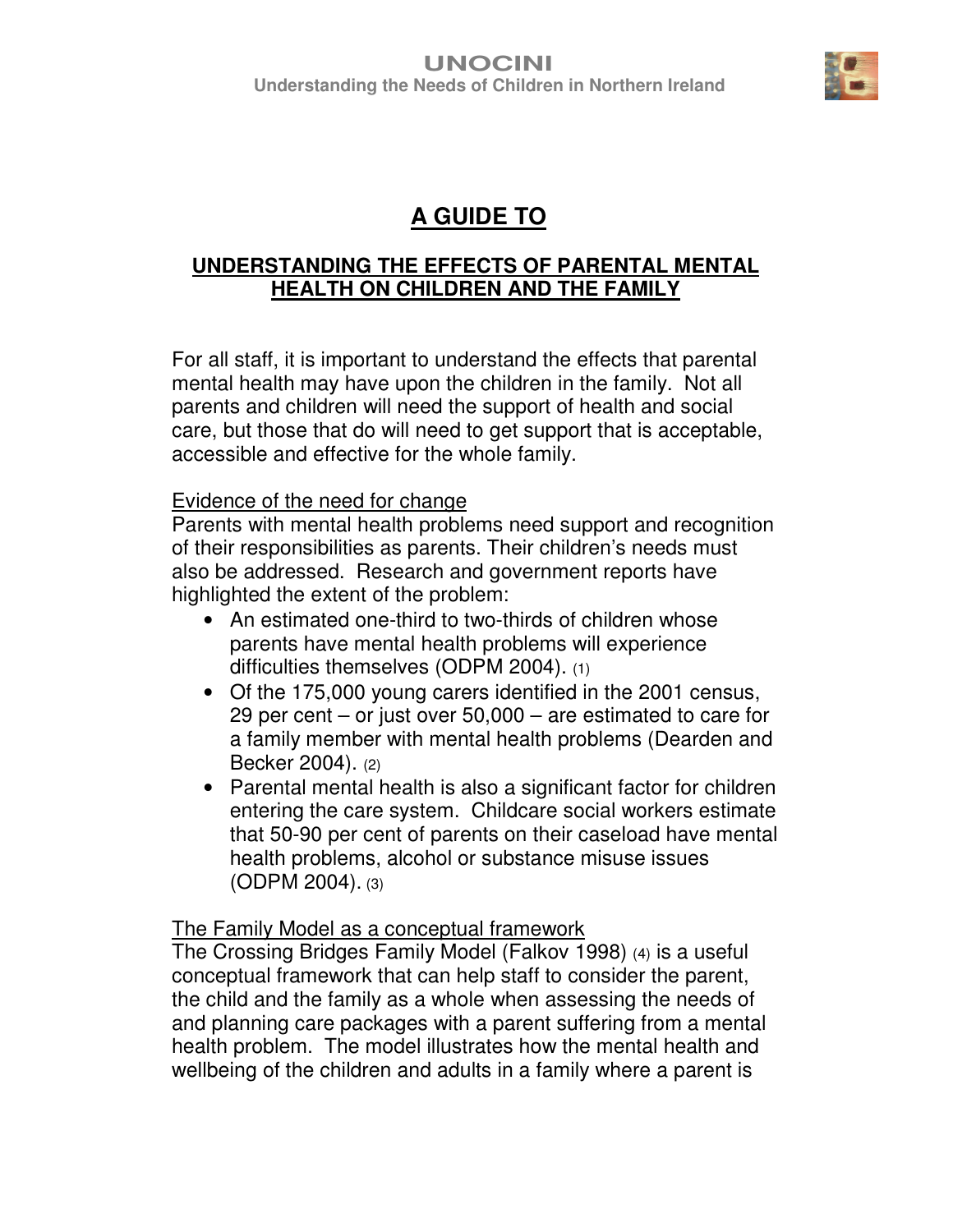

mentally ill are intimately linked in at least **three** ways (see figure 1):

- Parental mental health problems can adversely affect the development, and in some cases the safety, of children
- Growing up with a mentally ill parent can have a negative impact on a person's adjustment in adulthood, including their transition to parenthood
- Children, particularly those with emotional, behavioural or chronic physical difficulties, can precipitate or exacerbate mental ill health in their parents/carers

The model also identifies that there are risks, stressors and vulnerability factors increasing the likelihood of a poor outcome, as well as strengths, resources and protective factors that enable families to overcome adversity.



**Figure 1** The Family Model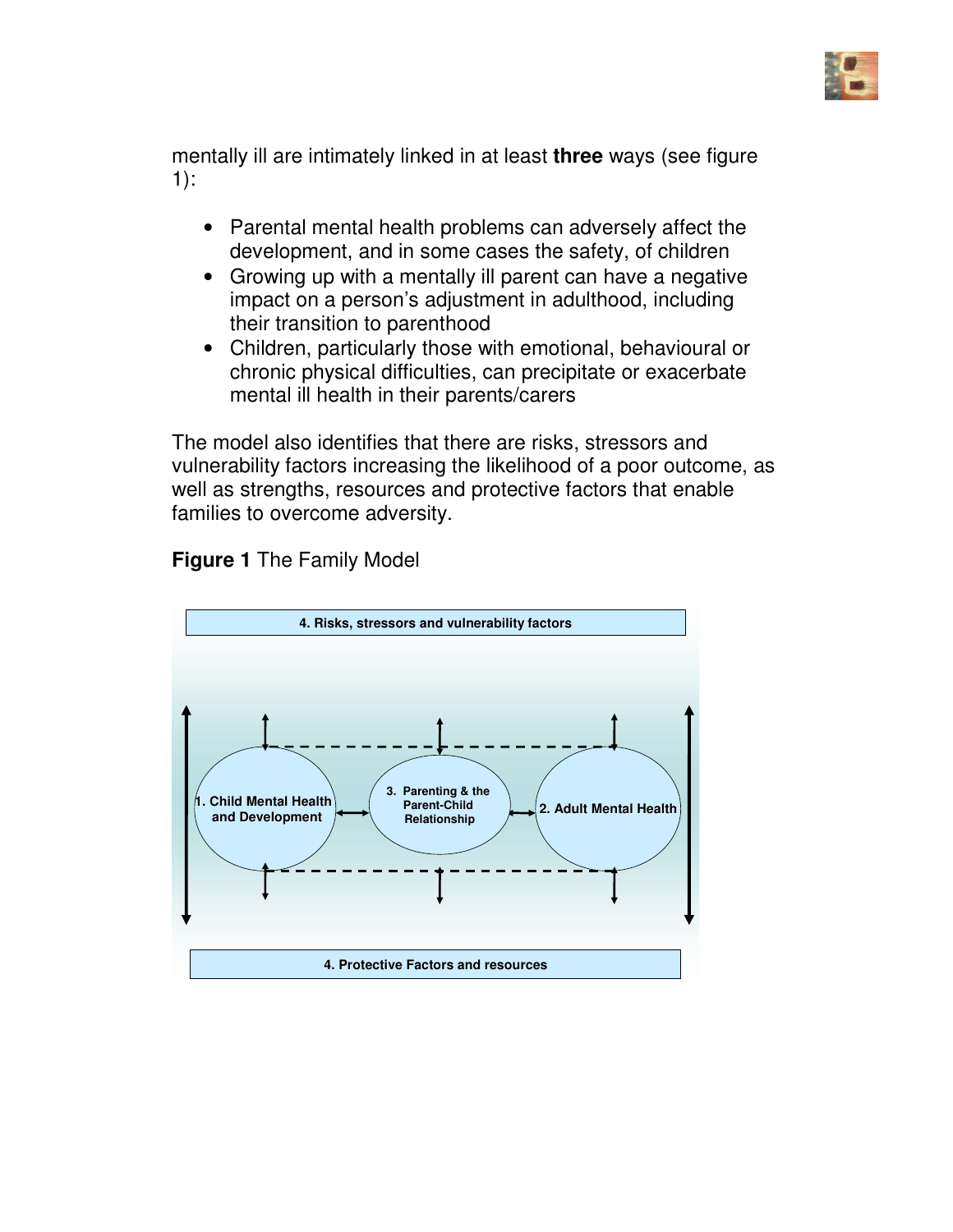

We hope that in strengthening the UNOCINI guidance to reflect mental health needs more robustly, it will raise awareness of the interrelated issues between the parent with a mental health problem and their children. The impact this can have on the child's health and development and the recovery of the parent is an important element. What can, at times, hinder progression of integrated working and assessment, is the 'confidentiality' issue for the parent with the mental health problem against the needs of the children in the family. The Draft "Agreed standards and criteria for information sharing" (5) will support this and give clarity, alongside the continued need for collaborative working and joint assessment where this interface occurs. The end result should evidence that UNOCINI assessments are completed in recognition of mental health needs within a 'think family' approach when completed by children's and adult mental health services staff.

When looking at the above we have divided these into 3 separate areas:-

- Infant mental health
- Adult mental health
- Addictions / substance misuse

# **Postpartum depression and the parent –infant relationship**

Mothers who resort to avoidance coping and so don't respond to their infants' needs may make the infant feel insecure. Insecurity can lead to infant stress and infant avoidance, where the infant may become so subdued that it will not interact with the mother or any adult. (Edhborg) (6) This is a concern because months 2 to 6 in an infant's life are very important: it is in these months that the infant develops some interaction and cognitive skills. Parent-child interaction is most essential during this time because it builds the connection not only with the mother, but others as well.

- The lack of interaction can lead to difficulties in the parentinfant communication and result in poorer infant performance  $(Murray)$  (7)
- Attachment issues have been shown to be a problem in older children also. As a result of being exposed to the depression symptoms as an infant, older children may have impaired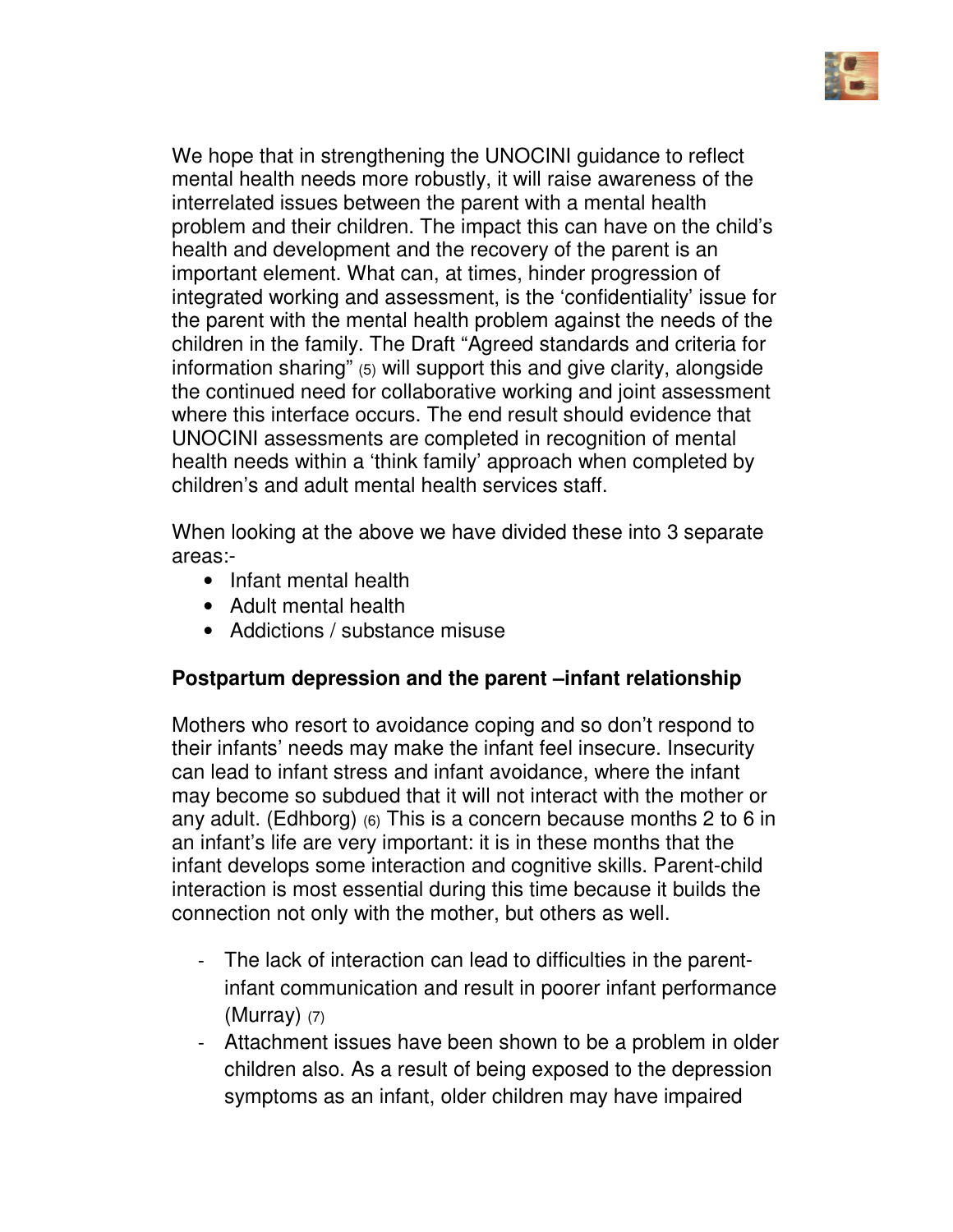

cognitive and socio-emotional developments. The lack of attachment can also cause difficulty in the interaction with others and personal independence. (Long-term). Children with these issues have a higher risk of being diagnosed with depression later in life as well(Honey) (8)

Falkov 1996 (9) "One of the main risks to children whose parents have mental health problems is the failure of adult psychiatric services and child agencies to understand and communicate effectively"

"Mental illness by its very nature, a familial experience. A single member may exhibit symptoms, receive a diagnosis, and undergo treatment, but because of the interdependence that exists within a family system, each and every family member is affected in some specific way. Among the most vulnerable and most affected by a family member with a mental illness are the children who live with that member" (Kinsela et al, 1996) (10)

- Depression, substance dependence and personality disorders occurring together in various combinations and at various points in time are the most frequently reported psychiatric conditions affecting parents who abuse their children (Famularo et al 1986, Falkov1997, Hogan 1998 (11)

Research focused on serious case reviews found that;

- A least of third of the parents involved had a psychiatric disorder ( Falkov.A 1996) (12)
- - Prior and Glaser's study found in their sample of children on the Child Protection Register for emotional abuse, that mental health problems and, or substance misuse problems were evident in half of the cases. (Prior V. And Glaser, D.) (13)
- A conservative estimate is that one-third of children living with a mentally ill parent will themselves develop significant psychological problems or disorders. A further third will develop less severe emotional and behavioural difficulties,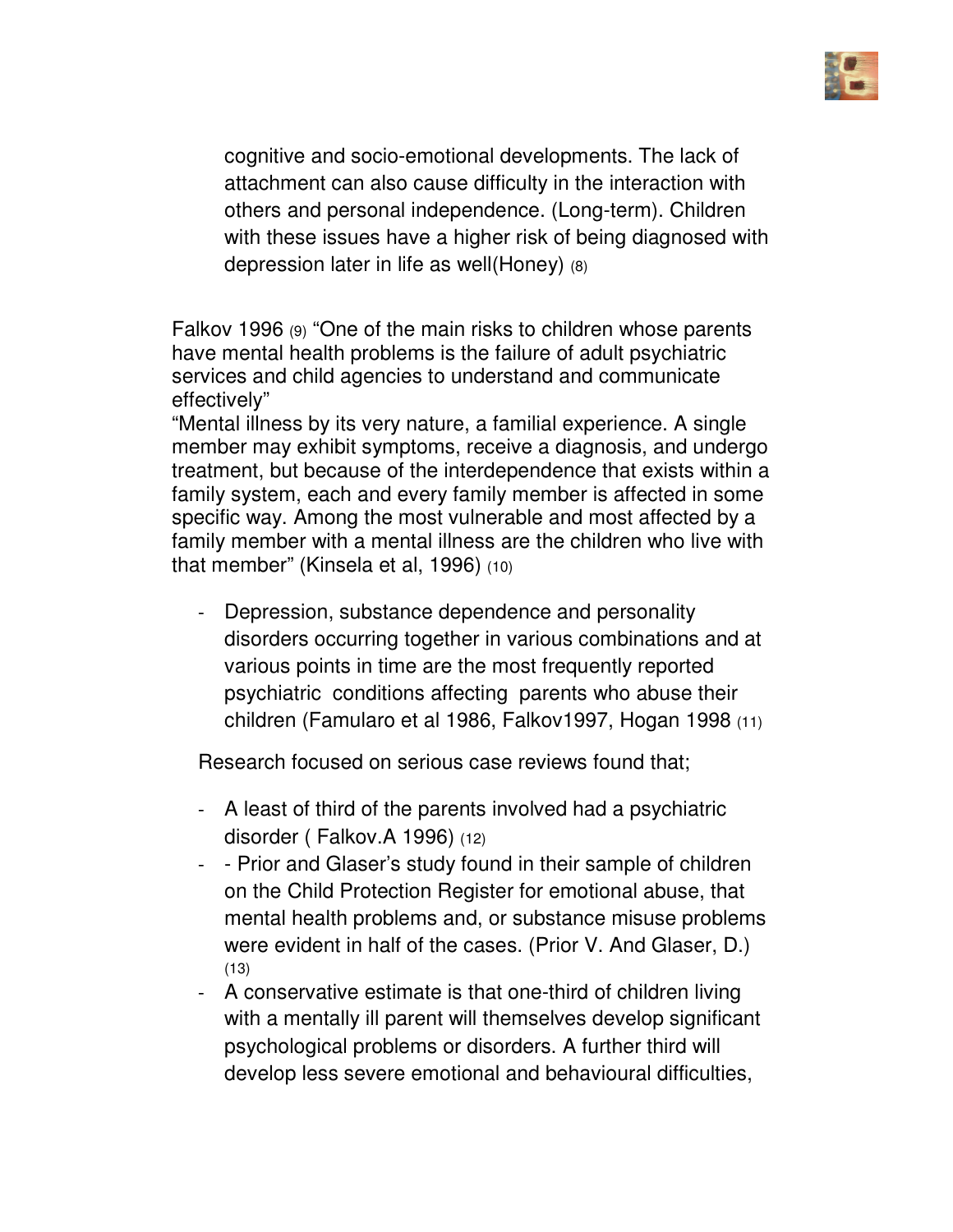

which may nevertheless be significant for their longer-term development.

- 33% of children with emotional and behavioural disorders have a parent with a mental health problem.

### **Adult Mental Health**

Parental mental illness can make parenting difficult but not impossible. Wherever possible, promoting the welfare and safeguarding of children should be the responsibility of parents, with appropriate support if necessary.

Parental mental illness has a range of influences which may impact on child development and behaviour. At its most extreme; posing significant harm and death to children. Child death is the extreme consequence of harm and creates challenges in practice. Assessments therefore need to balance the rights and needs of the child and the needs and rights of the parent. They need to be holistic which necessitates collaboration and communication between children's and adult services, while incorporating professional knowledge and skills to identify needs and risk.

It is essential that assessments focus on the parental behaviours which affect the child not in diagnostic symptoms alone. The child of a mentally ill parent can be affected as a result of specific symptoms or characteristics of a disorder or disorders that the parent is experiencing, including the nature, severity and duration of the parental illness and how this impacts on their parenting.

Collaborative working in the interface between mental health and children's services is essential if we are to share professional knowledge and skills in a system that thinks family.

Over 1/3 of all clients/patients with mental illness are parents

Most of the time, parents with mental illness parent their children effectively.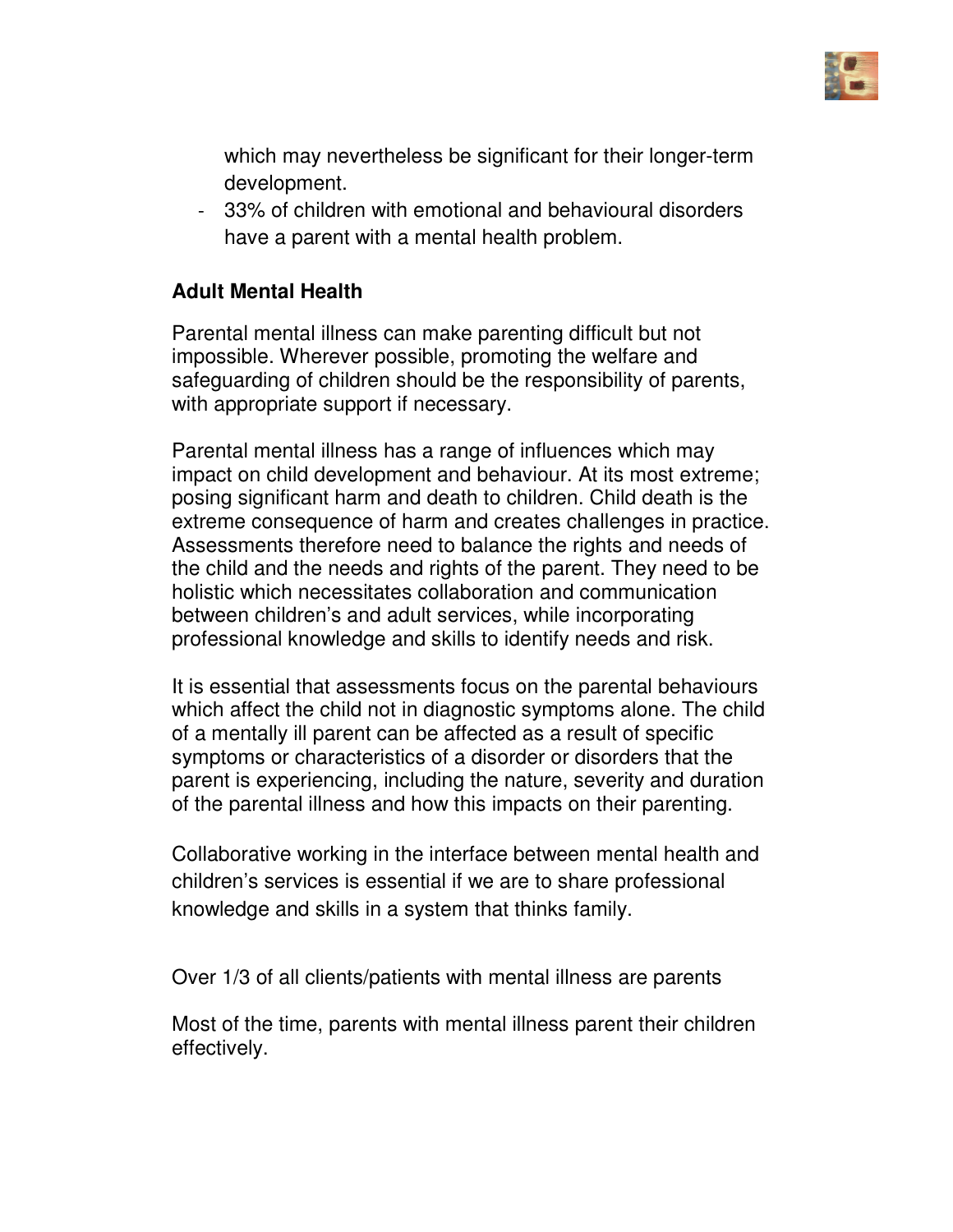

2 Million Children are estimated to live in households where at least 1 parent has a mental illness. Less than a ¼ of these adults work

25% adult parents with Schizophrenia lived in households with a child under 16. (Stroud Julia 2009) (14)

60% of adults with chronic mental health difficulties had children under 16. (Oates M. 1997.) (15)

Potential stressors for mental health problems include lack of money, relationship breakdown, bereavement, loss of control at work, long working hours. (Parrott. L .et al.2008) (16)

Gender Issues of Parental Mental Health Higher % of mothers than fathers are parents with mental health problems. (Parker et al 2008) (17)

Lone mothers and lone fathers are more likely to have mental health problems than those who live in couples. (Parker et al 2008) (18)

A mentally ill father is as likely to seriously harm a child as a mother (Stroud 1997. Stroud & Pritchard 2001) (19)

# Biennial analysis of Serious Case Reviews 2003 – 2005 Key Findings

Families of very young children who were physically assaulted (including those with head injuries) tended to be in contact with adult services rather than children's social care.

In families where children suffered long term neglect, children's social care often failed to take account of past history and adopted a start again syndrome"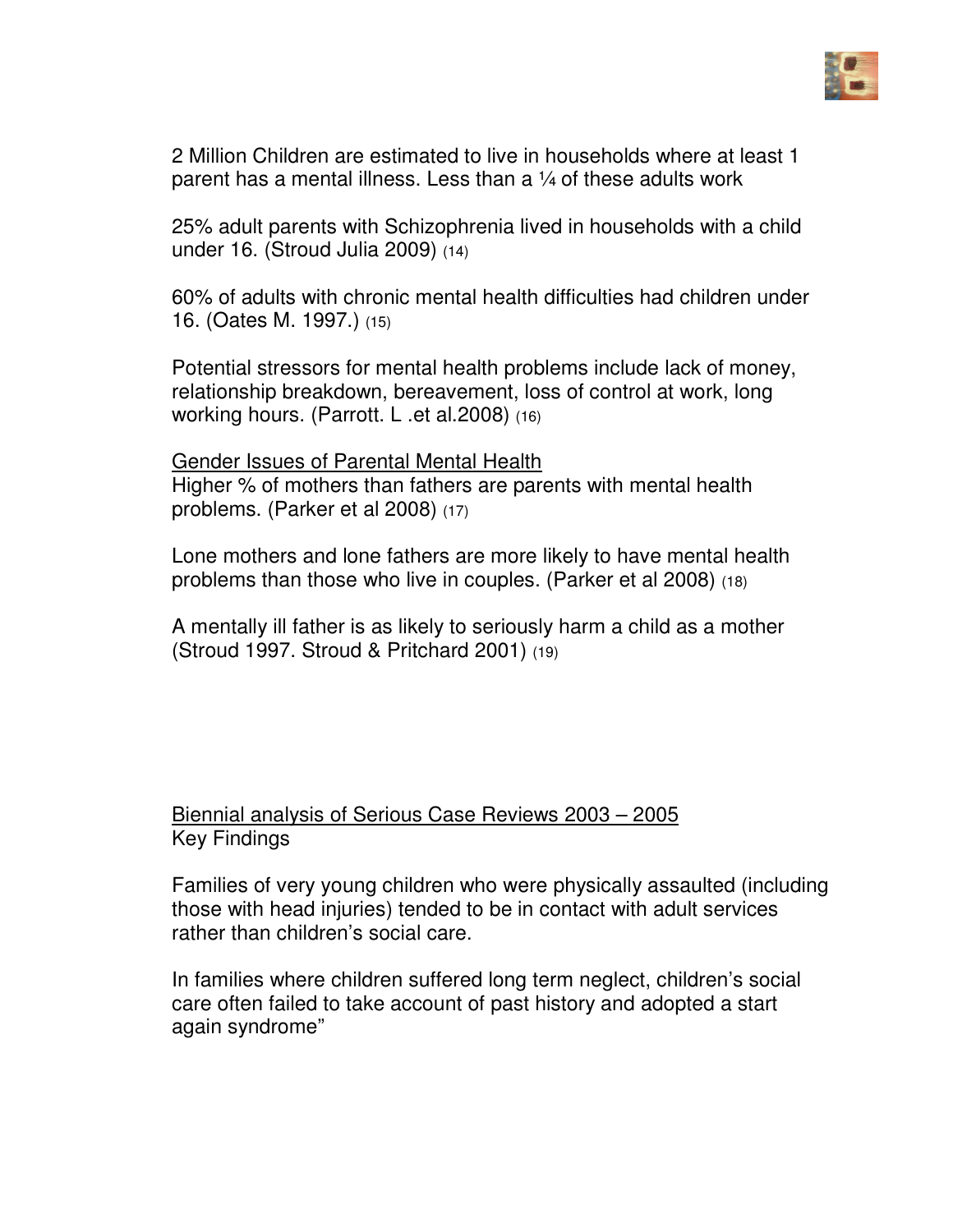

In the cases where the information was available well over half of the children had been living Domestic violence or parental mental ill health or parental substance misuse. The three problems often co-existed.

(DCSF January 2008.) (www.dcsf.gov.uk/research/data upload files/DCSF R3023) (20)

 Research from National confidential Inquiry into Suicide and Homicide (NCISH) (21) and findings from investigations into the deaths of children have highlighted a rare but important risk to children when a parent or carer has delusional beliefs involving their children or a suicide plan involving their children.

NCISH reviewed 254 homicide convictions between 1997 & 2004 in England & Wales where children were killed by their biological or step parents. Of these, 37 %( 94 out of 254) had a mental disorder including 15% with depressive illness or bi-polar affective disorder, 11% with personality disorder. 8% with Schizophrenia or other delusional disorders & 5% with substance misuse.

Local Context

NCISH completed a literature review of all aspects of child killing to increase the understanding of cases involving parents with mental illness where there were no pre-existing childcare concerns. 14 child homicides were identified from 2002-2007 although it is not clear how many were filicide.

(http:/www.medicine.manchester.ac.uk/psychiatry/research/suicide/prev ention/nci/inquiry reports/) (22)

#### **The Effect on the Family of a Parent Who is admitted for Inpatient Treatment**

As many as 9 million adults  $-1$  in 6 of the population  $-$  have a mental disorder and around 630,000 are in contact with specialized mental health services (Sainsbury centre for Mental Health 2007) (23). It is reckoned up to 30 per cent have dependent children and 7 per cent live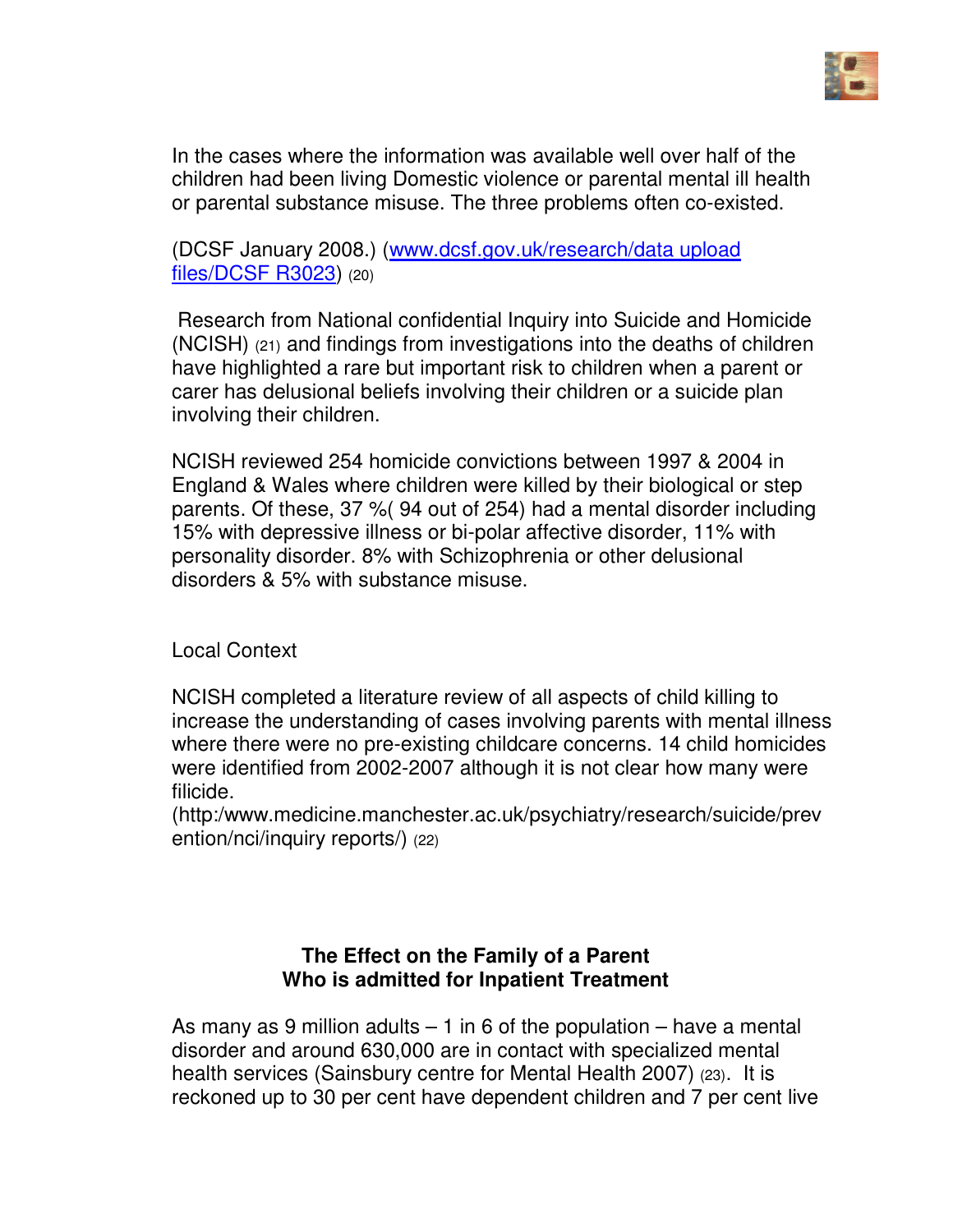

in lone parent households. (Department of Health 2003) (24). Evidence suggests children often take significant practical and emotional responsibility for their parent as well as other family members such as younger siblings (Children Caring for Parents with Mental Illness The Policy Press 2003) (25).

Patients who are parents may:

Lack confidence in their parenting skills;

Be unusually relaxed with their children;

Discipline their children particularly harshly;

Be less able to identify their children's needs

Hospitalisation also disrupts the stability of their children's lives and alters the relationship between them (Mental Health Foundation 2007) (26).

A review by Barnardos ('Parents in Hospital 2007') (27) noted the importance of parent's relationships with children when hospitalized and how lack of contact can exacerbate existing problems. It emphasised the need for children's access to visiting areas and information about their parent's illness.

The review also noted patients who are parent's felt their parental role was ignored by staff. Children gave accounts of their feelings stating they felt worried confused and isolated. They may feel abandoned, scared for themselves and their parent's, anxious they may hurt themselves or may not return home. Again children had a sense of stigma, feared and disliked hospitals and disliked visiting in the presence of other patients.

# **Parental Substance Misuse**

Parental alcohol and substance use is defined as the use of alcohol or drugs that have a harmful effect on a person's life.

The alcohol and or, substance use may become the person's central preoccupation to the exclusion of significant personal relationships; it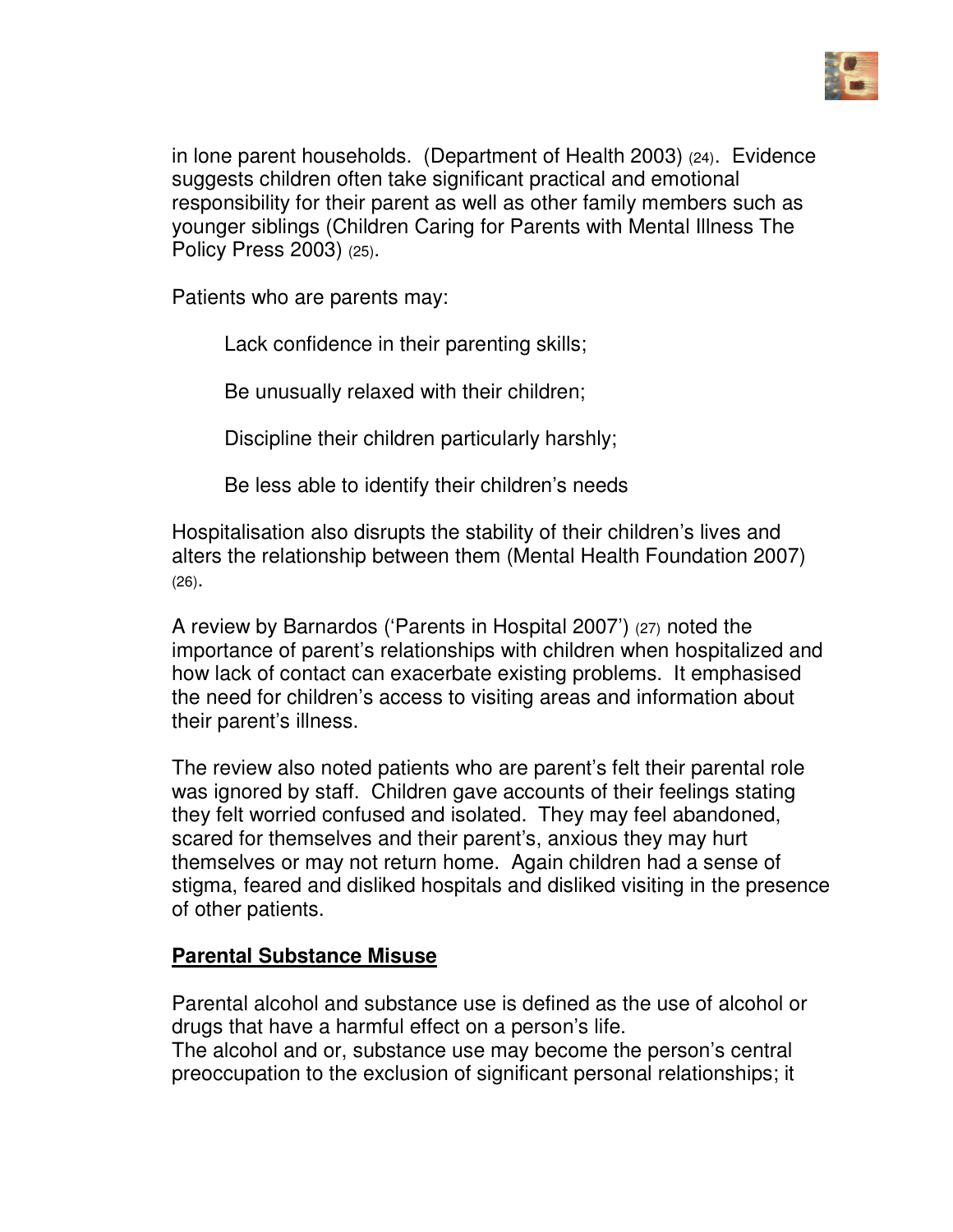

may be of a dependant nature and, if so, is likely to significantly impair health and social functioning.

Problem alcohol and drug users who are parents may find that their substance use affects how well they are able to look after their children and maintain their relationships with their families.

The scale of the problem

It is estimated that there are 250,000 – 350,000 children of problem drug users in the UK.

1 Child for every drug using parent.

(The report of an inquiry by the ACMD June 2003)

92,000 children living in homes where parents misuse substances in UK. (Survey Britain's Ruin)

In Northern Ireland 1 in 11 children live in a family where there is an alcohol problem. 2001 census 451,514 children living in Northern Ireland.

40,000 children living in Northern Ireland with parents who misuse substances. Not all need protection but most need support.

40% of children on Child Protection Register are there as a direct result of parental substance misuse.

70% of children Looked After are as a direct result of parental substance misuse.

(QUB John Deveney Fractured Lives 2007) (28)

Children who suffer in silence, their circumstances are not often known to services, "Hidden Harm."

They don't ask for help and there is a lasting impact of their parent's addiction on their lives. Often this may not fully immerge until adulthood.

#### Potential impact on children

The effect on children when there is parental substance misuse has a wide and varied impact on the child. The potential impact on a child may be significant and could include: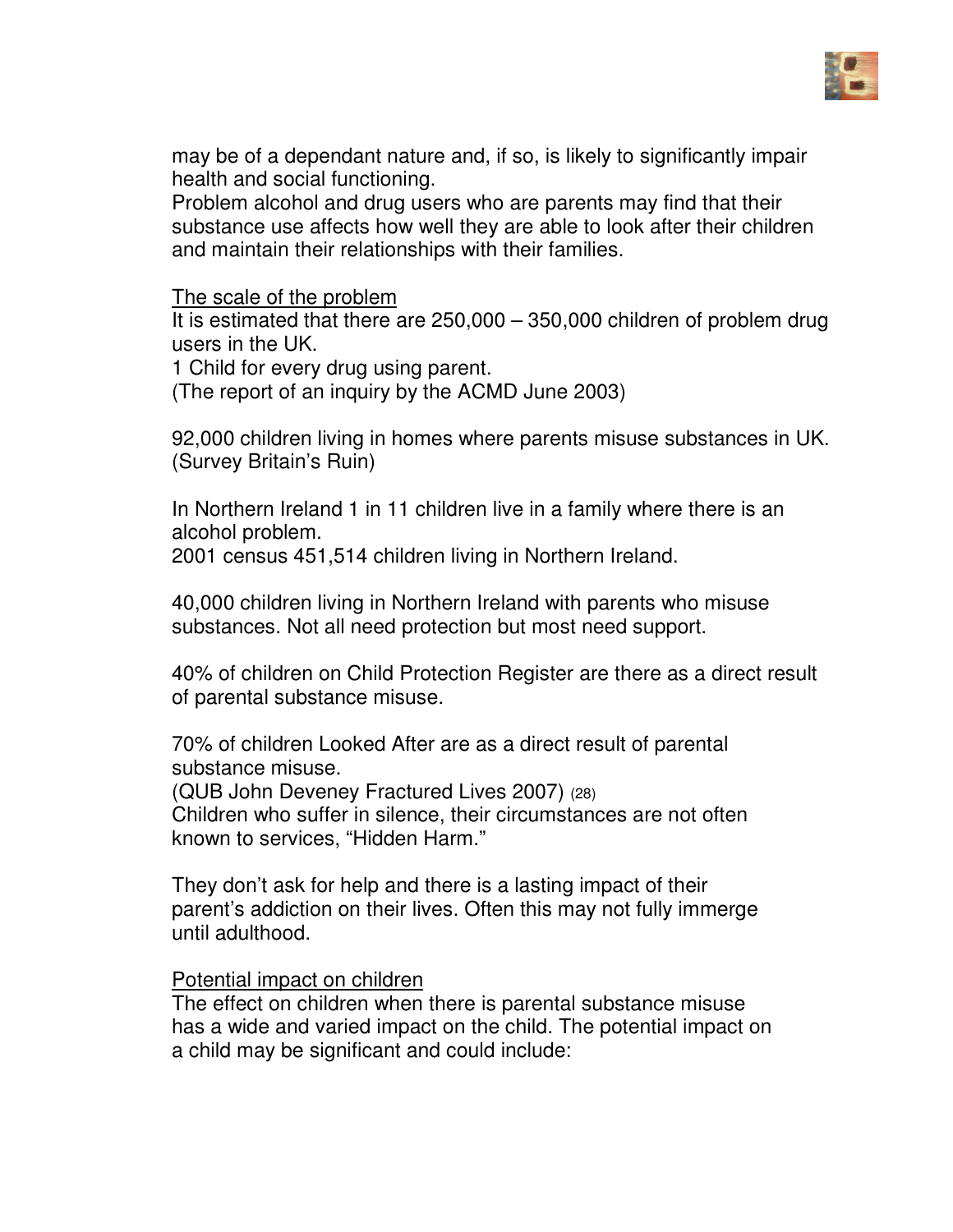

- Impaired patterns of parental care and unpredictable routines leading to early behavioural and emotional problems in children.
- Children worry about the parents' health, money, being separated from their parent, taken out of the home.
- Children learn not to talk about the problems, pretend its normal, blaming other people for making their parent have an addiction or misuse problem.
- There is always an undercurrent of tension, anxiety, turmoil, and trauma.
- Children are uncertain of what might happen next, living with "Jekyll and Hyde" personality.
- Children fall behind in school because they are tired, worried about what is going on at home or what will be waiting on them when they get home from school.
- Children can withdraw, retreat or attack.
- Children blame themselves for the parent using the substance.
- They are not able to depend on the parent to provide the basic necessities, they become young carers.
- Children cannot confide in the parent in case they get angry, or leave.
- Children cannot confide in the non addictive parent in case they add to their burden.
- Children are isolated from friends, they don't bring friends home in case the parent embarrasses them or their friends find out the truth.
- Children feel lost, unloved, abandoned, and scared.
- Children experience repeated separations from parents, with children looked after by multiple or unsuitable carers, or episodes of substitute care with extended family or foster parents.
- Children fear their mum /dad may leave them, be put in prison or worse, die.
- Children are frightened of emergencies happening in their lives, frightened of what if?

#### Sibling substance misuse

Sibling substance misuse (particularly of illegal drugs) should also be considered in assessing risk to a child. Taylor and Kearney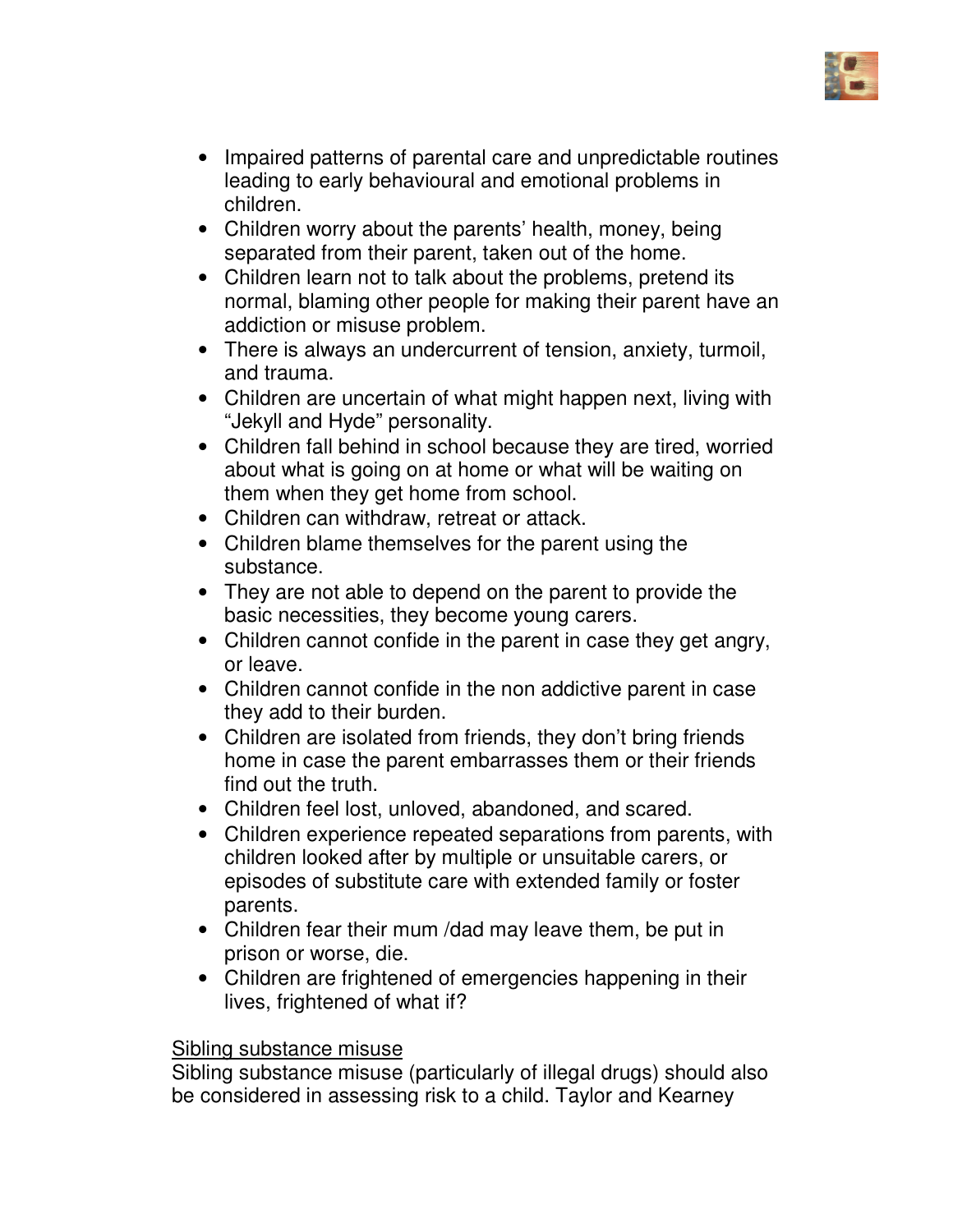

(2006) (29) note that "sibling drug use may play a part in encouraging adolescent drug use, but just as importantly positive sibling relationship may also play a part in preventing drug use"

"If a child depends on a parent, and the parent depends on substances. The child has no one to depend on. Wendy Robinson 2010 (30).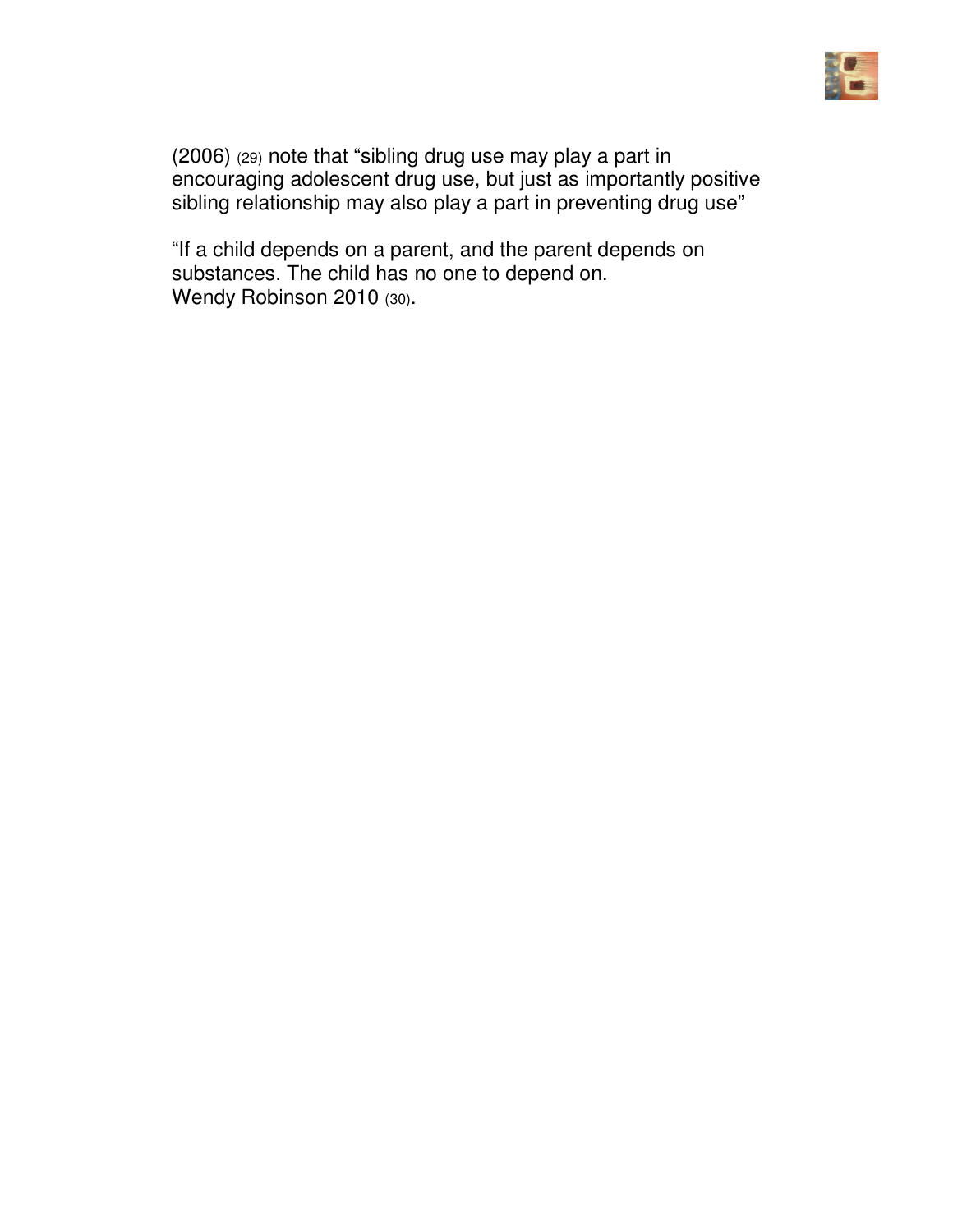

# **References**

(1) Evidence of the need for change – ODPM 2004

(2) Evidence of the need for Change – Dearden and Becker 2004

(3) Evidence of the need for change – ODPM 2004

(4) The Family Model as a conceptual framework – Falkov 1998

(5) Agreed Standards and Criteria for Information Sharing for agencies working with families and children in N.I. DHSS&PS (September 2009)

(6) Edhborg, Maigun. 'The long term impact of postnatal depressed mood on mother and child interaction: a prelim inary study' Journal of Reproductive and Infant Psychology 19 (2001): 61-71.

(7) Murray. 'The impact of Postnatal Depression on Infant Development' Journal of Child Psychology and Psychiatry and Allied Disciplines 33 (1992) : 543 – 561.

(8) Honey, Kyla. 'A Stress –coping Transactional Model of Low Mood following Childbirth' Journal of Reproductive and Infant Psychology 21 (2003): 129-143.

(9) Falkov, A. (1996) Study of working together, Part 8 Reports. Fatal Child Abuse and Psychiatric Disorder: An Analysis of 100 Area Child Protection Committee Case Reviews London DOH.

(10) Kinsella, K et al. 1996:24 'Coping Skills, strength and needs as perceived by adult off spring and siblings of people with mental illness – a retrospective study' Psychiatric Rehabilitation Journal 1996 vol20 number 2.

(11) Postpartum depression and the parent/infant relationship – Famularo et al 1986, Falkov 1997, Hogan 1998

(12) Falkov, A. (1996) Study of working together, Part 8 Reports. Fatal Child Abuse and Psychiatric Disorder: An Analysis of 100 Area Child Protection Committee Case Reviews London DOH

(13) Postpartum depression and the parent/infant relationship – Prior V. and Glaser D.)

(14) Making Research Count, Parental Mental Health, Contextual Perspectives. Dr Julia Stroud, University of Brighton 2009 (15) Oates, M (1997) Patients as Parents: the risk to children: B J Psychiatry, 170, Supplement 32 pp22-27.

(16) Parrott L, Jacobs G and Roberts D (2008) Stress and Resilience factors in parents with mental health problems and their children